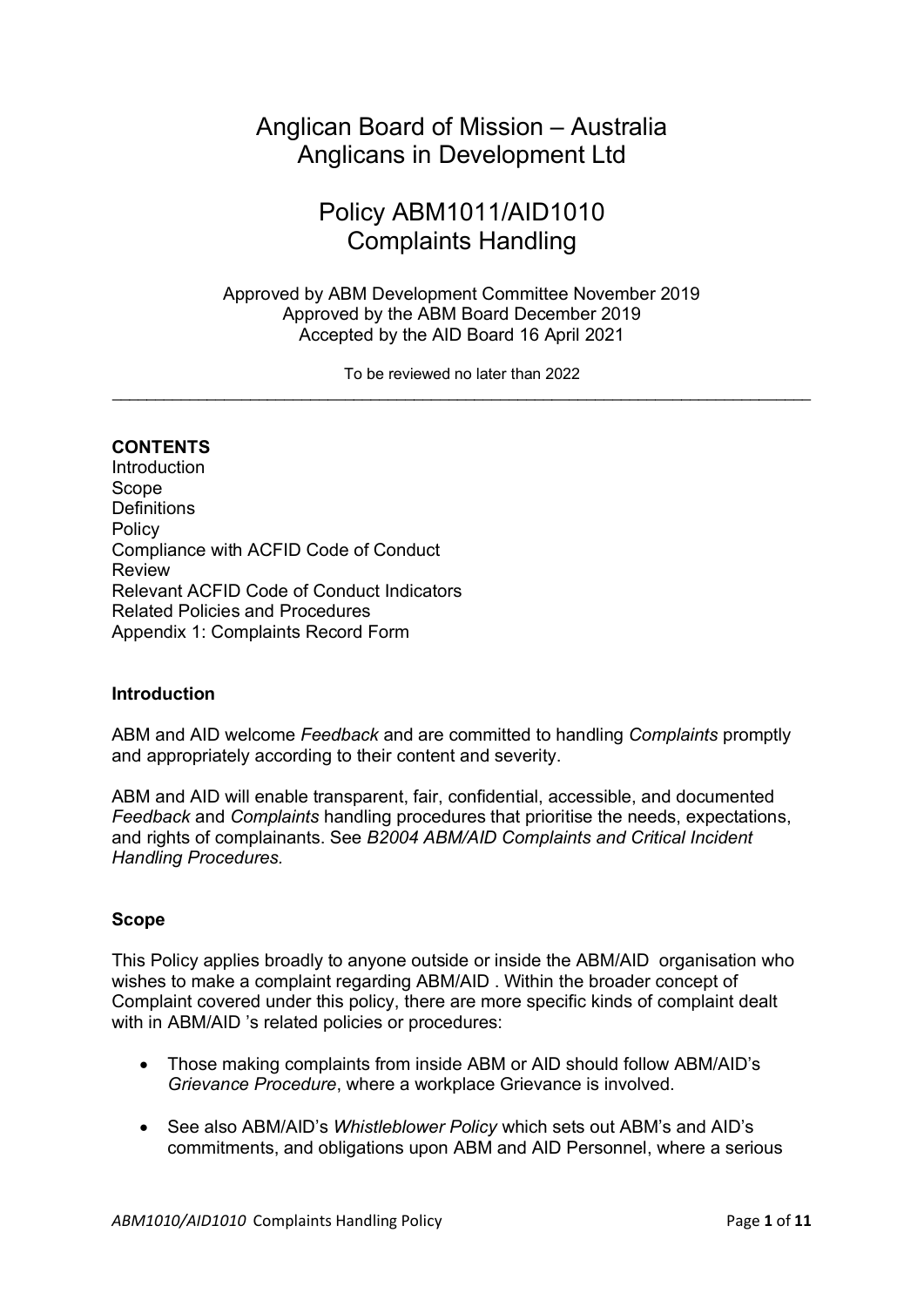wrongdoing by ABM or AID has occurred or is suspected or alleged to have occurred.

*Complaints* may be made about anything for which ABM/AID are responsible and may include, but are not limited to:

- · Dissatisfaction by a Partner or community with any aspect of ABM's or AID's programs or projects;
- Concern by a member of the public or ABM/AID supporter about a fundraising approach;
- · Concern about fraud, corruption or misuse of funds by ABM, AID or their partners funded by ABM or AID (See ABM/AID's *Fraud and Corruption Policy*;
- · Concern about the behaviour of any ABM or AID Personnel, including illegal or unethical behaviour;
- · Breaches of ABM's/AID's *Child Protection* or *Prevention of Sexual Exploitation, Abuse and Harassment* policies;
- · Concerns about breaches by ABM or AID Personnel of any of ABM's/AID's policies or Code of Conduct.

# **Definitions**

## *ABM or AID Personnel*

Refers to ABM or AID employees, volunteers, members of the ABM and AID boards or other governing bodies of ABM and/or AID.

## *ABM or AID Associates*

Persons representing or acting on behalf of either ABM or AID. These include but are not limited to and contractors to ABM or AID (or to their Partners), ABM or AID's Partners and participants in ABM's pilgrimages.

#### *Complainant*

The person, organisation, or its representative, making a Complaint. This may be anyone, and incudes, but is not limited to:

- · Staff or volunteers from ABM and AID and ABM's/AID's Partner organisations
- · Communities or individuals involved in any projects funded by ABM or AID
- · Other stakeholders affected by ABM or AID-funded projects
- · Donors or other stakeholders in the Australian community
- The Anglican Church and Church community
- · ABM and AID Personnel (but see also ABM's/AID's *Whistleblower Policy* and *Grievance Procedure*)

# *Complaint*

An expression of dissatisfaction made to or about ABM or AID, about their activities, programs, or *Personnel*. In the broadest sense, it also includes *Critical Incidents*. See also *Critical Incident Report*.

# *Complaints Officer*

A person designated to receive *Complaints* and *Critical Incidents*. The *Complaints Officer* may receive *Complaint*s (or Critical Incident Reports) regarding breaches of ABM/AID's *Child Protection* and *Prevention of Sexual Exploitation, Abuse and*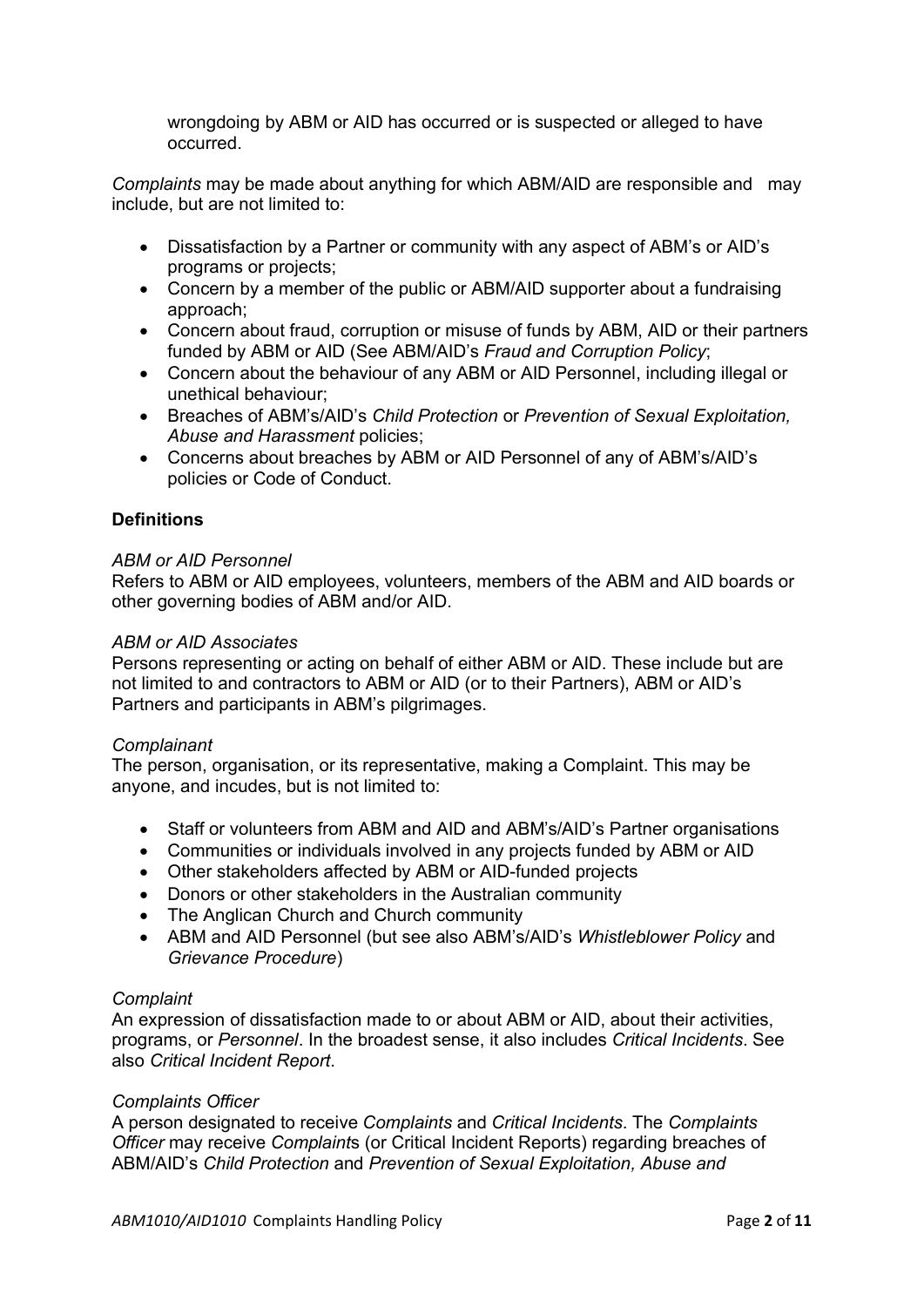*Harassment* policies (in which cases the *Complaints Officer* will immediately inform ABM/AID's *Safeguarding Focal Person*).

## *Critical Incident*

An event which may have serious consequences. It includes any alleged, suspected or actual breach of ABM's/AID's Code of Conduct, the law, or anything which has harmed or could harm a person, or which may have significant legal, insurance or risk consequences for ABM/AID. A Critical Incident may involve Serious Misconduct of an ABM or AID *Personnel* or *Associate*, or other person/s.

## *Critical Incident Report*

Report of a *Critical Incident* (see also *Complaint*).

## *Feedback*

Opinions, comments or suggestions about ABM or AID, their work, or their Complaintshandling process.

#### *Grievance*

A clear, formal, written statement by an ABM or AID staff member about another staff member or a work-related problem.

#### *Investigator*

A person or organisation appointed by ABM or AID to investigate a Complaint.

#### *Partner*

An organisation with whom ABM or AID has a formal funding agreement.

#### *Safeguarding Focal Person*

A person designated to receive Complaints in cases of breaches of ABM's/AID's *Child Protection* and *Prevention of Sexual Exploitation, Abuse and Harassment* policies.

#### *Subject of a Complaint*

The person against whom a Complaint has been made.

#### *Whistleblowing*

Complaints made by ABM or AID Personnel, Partners, or associates, about alleged, suspected or actual wrongdoing by ABM/AID or any of its Personnel, for example, acts that are unlawful, unethical, or which breach ABM's/AID's Code of Conduct.

#### *Witness*

A person who provides testimony or evidence during an investigation of a *Complaint* or *Critical Incident*, including, but not limited to, a *Victim/Survivor* of a *Critical Incident*, the *Complainant*, and the *Subject of a Complaint*.

#### *Victim/Survivor*

A person who has been harmed by a *Critical Incident*.

# **Policy**

# **A ABM/AID will have an Accessible Incident Reporting Process**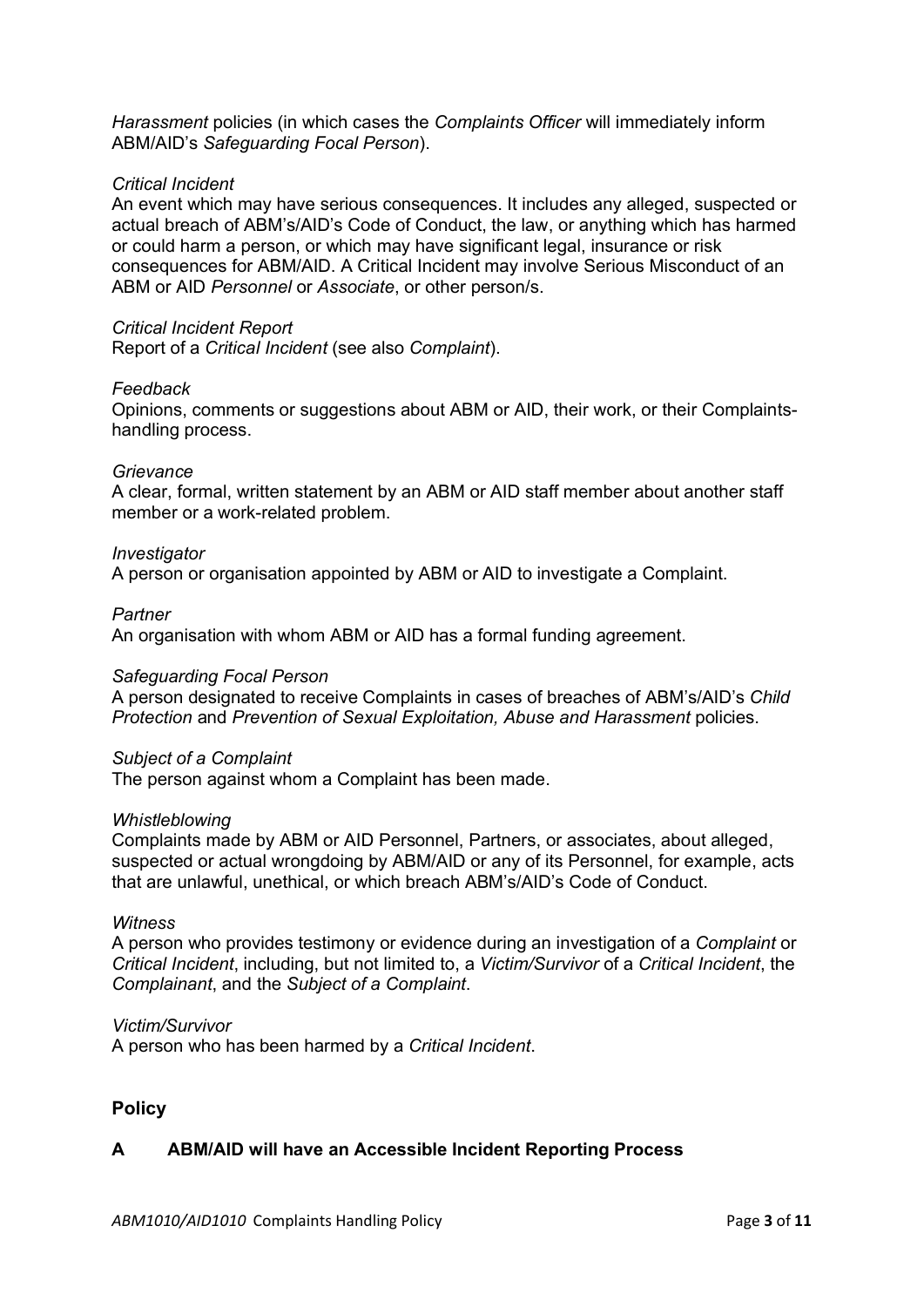- 1. Anyone may make a Complaint to ABM/AID, by any means, including verbally, in writing, by telephone, in person, via a third party, or via social media. ABM's/AID's contact details are:
	- a. Email to complaints.officer@abmission.org.au (or, for Safeguarding issues, safeguarding@abmission.org.au)
	- b. Mail to: ABM/AID Complaints Officer (or Safeguarding Focal Person) Anglican Board of Mission, Australia Locked Bag Q4005, Queen Victoria Building, NSW Australia 1230
	- c. Telephone +612 9264 1021 and ask for the Complaints Officer (or Safeguarding Focal Person)
	- d. Fax: +61 2 9261 3560
- 2. ABM/AID will make information available to all persons about their *Complaints* policy and related procedures. This will normally be via the ABM/AID website but will also be included in formal annual *Partner* agreements, and made available to communities with which AID works, through Partners, on projects. ABM and AID will assist those who require assistance to make a *Complaint*, to do so.
- 3. For activities conducted with *Partners* ABM/AID will use their best endeavours to ensure that *Partners* introduce and maintain *Feedback* and *Complaints* handling policies and processes which, to the extent permitted by law, mirror those of ABM/AID and provide for *Partners* to inform ABM/AID when *Complaints* are made and keep ABM/AID informed of progress in handling them. Such Feedback and Complaints handling policies and processes must enable communities with which AID works, and particularly people most vulnerable and marginalised within those communities, to make complaints to AID's *Partners*, or directly to AID or ABM, safely and confidentially.

AID will support its *Partners* to identify and train a *Safeguarding Focal Person* in their organisations to be a point of contact and to support *Complainants* as required.

- 4. ABM/AID will ensure that requirements for filing a *Complaint* or *Critical Incident* take into consideration the needs of the most vulnerable and consider minority and disadvantaged stakeholders.
- 5. ABM/AID will provide an accessible, safe and discreet point of contact for any person to raise concerns or complaints about the organisation. For most kinds of Complaints this is the ABM/AID Complaints Officer, but for *Complaints* or *Critical Incident Reports* about breaches of ABM's/AID's *Child Protection* and /or *Prevention of Sexual Exploitation, Abuse and Harassment* policies, the preferred point of contact is ABM's/AID's *Safeguarding Focal Person*. If such a *Complaint* or *Critical Incident* comes first to the *Complaints Officer*, s/he will immediately inform the *Safeguarding Focal Person*.
- 6. If a person wishes another person or organisation to assist or represent them in making a *Complaint*, ABM/AID will communicate with such *Complainants* through their representative/s. Anyone may represent a person wishing to make a complaint or report a *Critical Incident*, providing they have the *Complainant*'s consent. This could be an advocate, family member, legal or community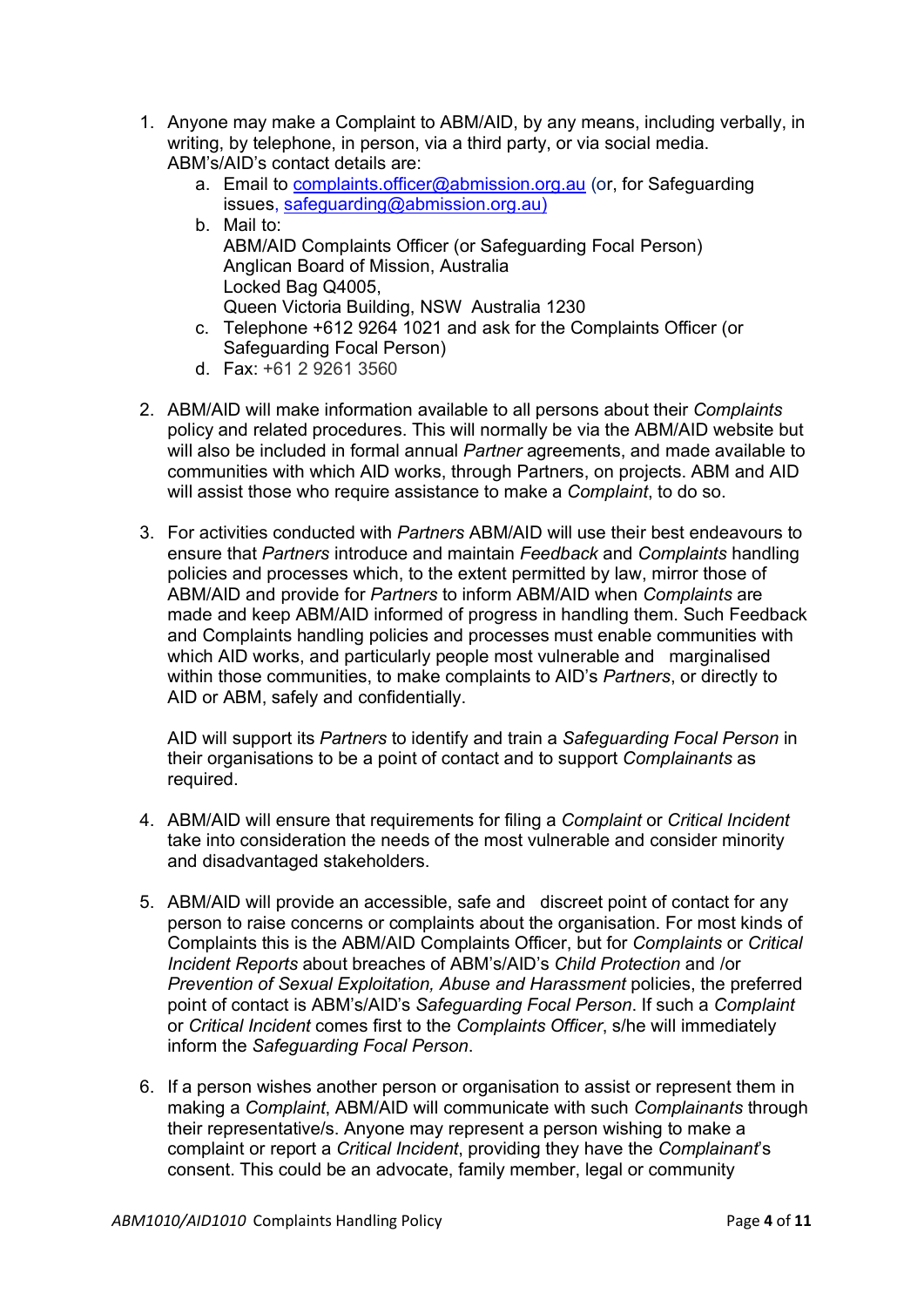representative, Member of Parliament or another person or organisation.

- 7. ABM/AID will accept anonymous *Complaints* and *Critical Incident Reports* if there is a compelling reason to do so (such as safety of the *Complainant*) and will carry out a confidential investigation of the *Complaint* or *Critical Incident* providing sufficient information is given.
- 8. *Critical Incident Reporting* forms will include the following information:
	- · Name of person providing the report (unless they have asked for anonymity) and how they may be contacted;
	- · A description of what has happened, when and where;
	- · Names of the parties involved (unless anonymity has been requested);
	- · Names of witnesses and other involved parties, and how they may be contacted<sup>1</sup>
- 9. *Complainants* will be provided with information about ABM's/AID's *Complaints*handling processes, will be listened to and treated respectfully by the person receiving the *Complaint* or *Critical Incident*, and will be provided with reasons for ABM's or AID's decision/s and any option for redress or review.
- 10. ABM and AID will take all reasonable steps to ensure that people are not adversely affected because a *Complaint* or *Critical Incident Report* has been made by them or on their behalf.
- 11. All *Critical Incidents* will be reported immediately to ABM's/AID's Executive Director and *Complaints Officer* (except for Safeguarding incidents, when the *Critical Incident* will be reported to the *Safeguarding Focal Person*).

# **B ABM/AID will Respond Appropriately to Feedback, Complaints and Incidents**

- 12. Where a complaint makes an allegation of serious misconduct against a member of ABM's/AID's staff, a volunteer or member of a governance body, ABM/AID will decide whether the subject of the complaint is to be assigned to other duties, stood down, or if the matter is to be referred to the police.
- 13. ABM and AID will equip their *Personnel* with an understanding of ABM/AID's approach to *Complaints* and *Critical Incident* response and assist them to implement the policies and procedures effectively. This will include specific guidance for responding appropriately to concerns or allegations from children. Staff will receive regular training on all of ABM's/AID's *Complaints* and *Critical Incident* mechanisms.
- 14. ABM/AID will acknowledge the receipt of *Complaints* and *Critical Incidents* within two days.
- 15. ABM/AID will assess and prioritise a *Complaint* or *Critical Incident* according to the urgency and seriousness of the *Complaint/Critical Incident*. Where the *Complaint/Critical Incident* relates to an immediate risk to safety or security,

 $1$  An Incident Reporting Form is attached to this Policy as Attachment 1.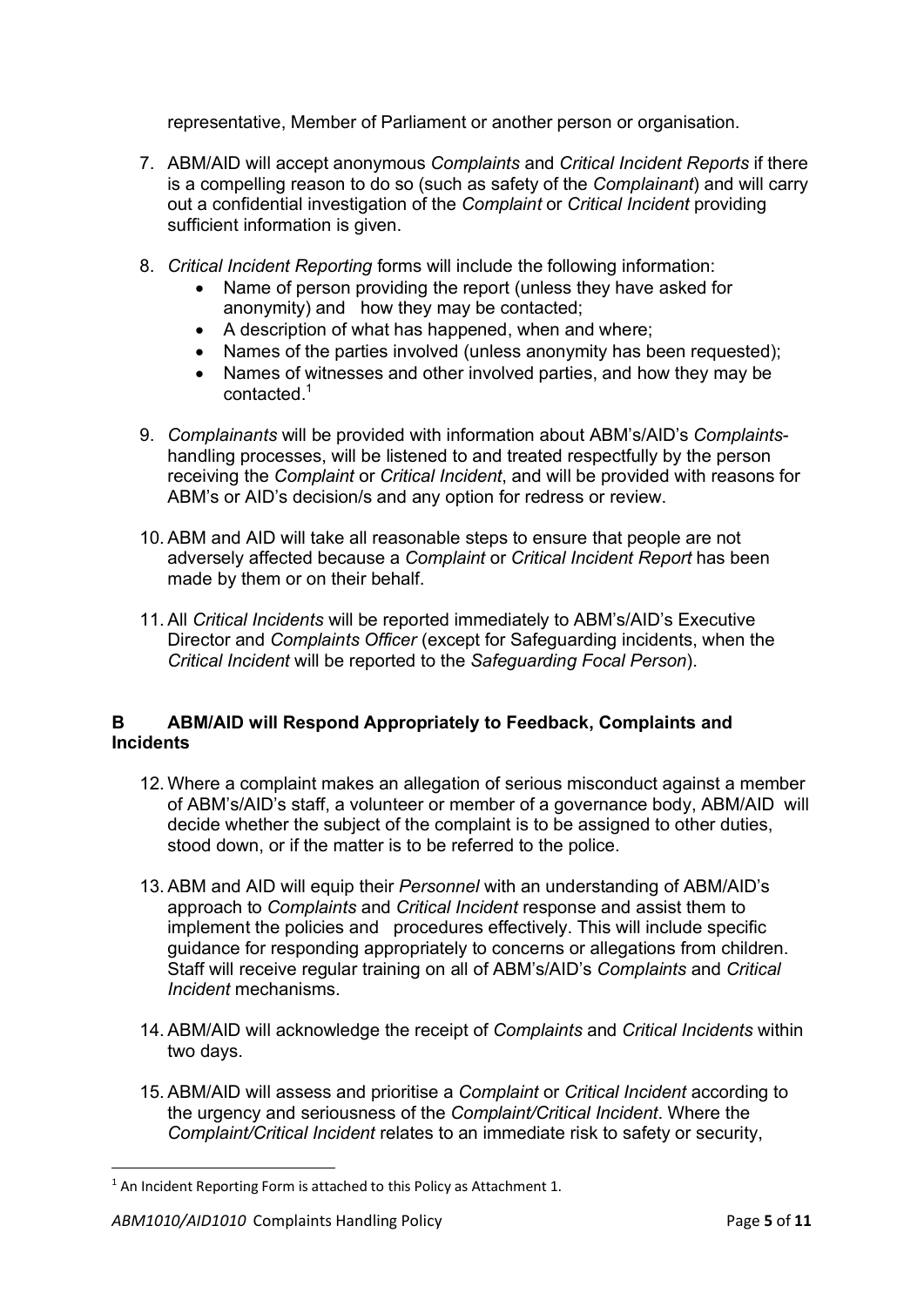ABM/AID will respond immediately and will appropriately escalate the *Complaint/Critical Incident* appropriately.

- 16. All *Complaints* and *Critical Incidents* will be reviewed, but ABM/AID may decide not further investigate *Complaints* or *Critical Incident Reports* which have been found to be vexatious, or have been made in bad faith, or without serious intent, or are already the subject of legal proceedings. In such cases ABM/AID will respond to the *Complainant* with reasons why the Complaint is not being further investigated. At the review stage, a *Complaint* may be resolved to the satisfaction of the *Complainant*, without the *Complaint* needing to be taken further.
- 17. Personal information that identifies individuals will only be disclosed or used by ABM/AID under relevant privacy laws. All information about a *Critical Incident* will be filed with access restricted to authorised staff.
- 18. Where a *Critical Incident* involves multiple organisations, ABM/AID will work with those organisations to ensure, where possible, clear and coordinated communication with the *Complainant/s* or their representative/s.
- 19. Where ABM/AID is notified of a *Complaint* that falls outside of the scope of this policy (such as a *Complaint* against an employee of another organisation, or a government department) ABM/AID will advise that organisation or department and advise the *Complainant* accordingly.

# **C ABM/AID will Investigate Incidents Appropriately**

- 20. ABM/AID will enable a clear mechanism for quickly determining if the *Complaint* is a *Critical Incident*, and, if so, will ensure that the *Critical Incident* is acted upon urgently and that ABM's/AID's Executive Director is informed immediately. A decision may need to be made as to whether the *Critical Incident* may need to be referred to external investigation, including to the police.
- 21. Incidents involving breaches of ABM's/AID's *Fraud and Corruption Policy* will be reported both to the Executive Director and to the Chair of the ABM/AID Finance Committee, and the Chair will be kept informed of the progress of the investigation.
- 22. All *Critical Incidents* (except those referred to the police) will be investigated by a nominee of the ABM/AID Executive Director. The Investigator may be internal to ABM/AID or external and will be someone with no involvement in the *Critical Incident*. The *Investigator* will report directly to the ABM/AID Executive Director unless there is a conflict of interest in which case the *Investigato*r will report to the Chair of the relevant ABM or AID Board.
- 23. *Critical Incident* Investigations will be transparent, fair and confidential, involving only relevant parties.
- 24. *Critical Incidents* involving the ABM/AID Executive Director will be investigated by a nominee of the Chair of the relevant ABM or AID board.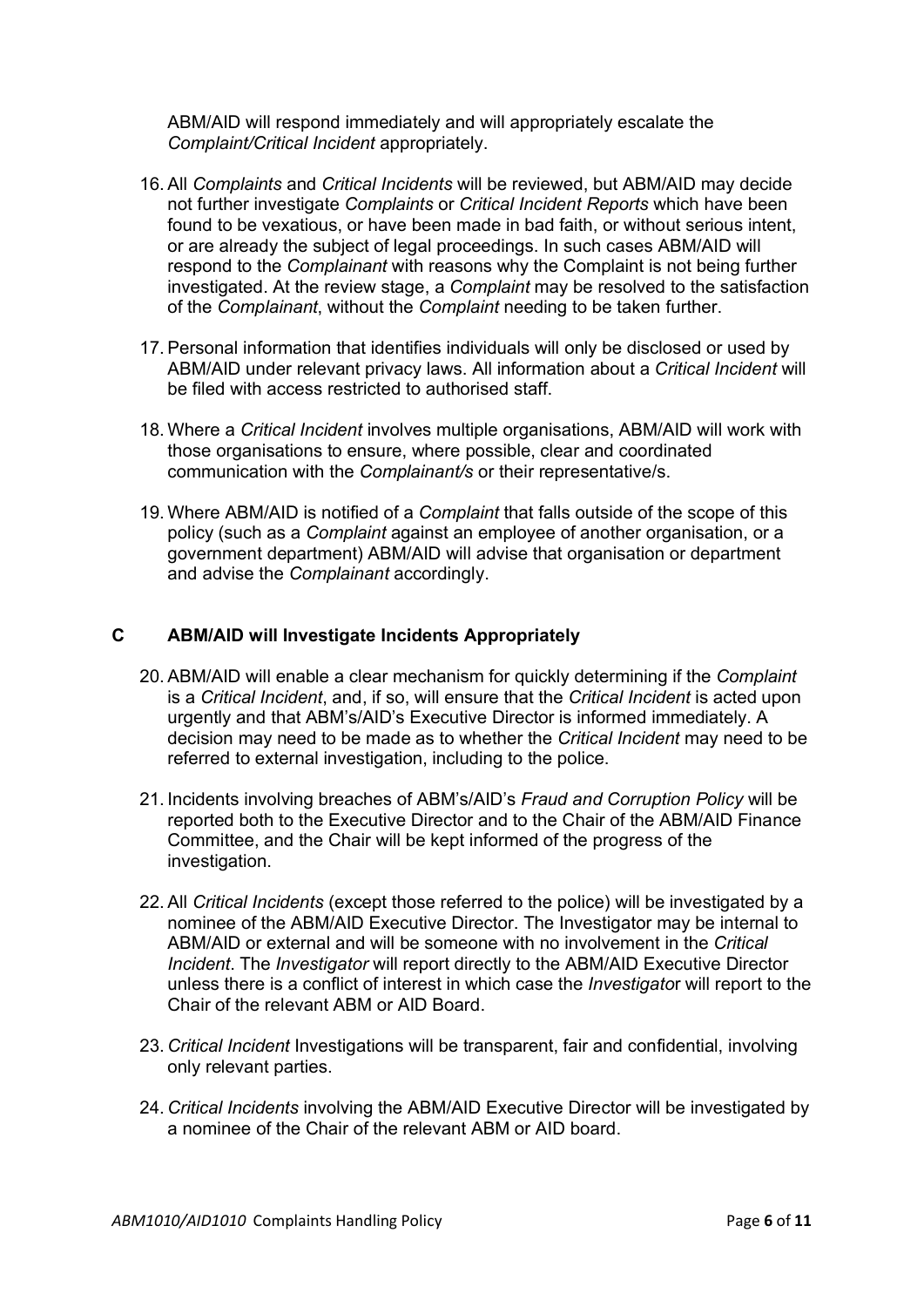- 25. Investigations will comprise the following process which will include the production of a written report of the *Critical Incident* and recommendations to ABM or AID board and ABM/AID Management:
	- a. Information gathering, including from all parties involved, timelines and evidence.
	- b. Analysis of the factors that contributed to the *Critical Incident*.
	- c. Recommendations (including any disciplinary procedures, any actions to address any harm done, or the impact of the *Critical Incident*, taking into account fairness, reports to relevant authorities, and potential legal action if crimes are alleged; and any further investigation required if systemic problems are revealed).
	- d. Risk management (including steps to be taken to mitigate the risk of similar Incidents happening again – this may include change in policy or procedures and staff training).

The Investigation may find that the *Complaint/Critical Incident Report* was vexatious or false and recommend no further action.

- 26. Progress reports relating to an Investigation will be communicated to the *Complainant* in a timely manner. The outcome of an Investigation will be communicated to all relevant parties by the ABM/AID Executive Director in writing.
- 27. Where a *Critical Incident Report* indicates an immediate safety concern for anyone involved, interim safety measures will be taken pending the completion of the Investigation.
- 28. ABM/AID will triage allegations of criminal offenses appropriately in order not to jeopardise criminal investigations, using guidance based on the Core Humanitarian Standard for Investigations  $(2015)^2$

# **D ABM/AID's Critical Incident Responses will be Centred on the Survivor/Victim**

- *29.* For all *Critical Incidents* involving the safety of persons, whether child or adult, ABM/AID will take a *Victim/Survivor*-centred approach, which prioritises the needs of the *Victim/Survivor*, whilst taking into account notions of fairness and due process. This means that *Survivors*' wishes, safety, rights, dignity and wellbeing are prioritised throughout ABM's/AID's whole response to the *Critical Incident.*
- 30. Subject to the provisions of 29 above, ABM/AID will be responsive and fair to all persons who are parties to a *Critical Incident*, without discrimination and without recrimination against *Complainant/s.*
- 31. When a *Critical Incident* involves a breach of ABM/AID's *Child Protection*, *Prevention of Sexual Exploitation, Abuse and Harassment*, or *Fraud and Corruption* policies in relation to a project funded by the Department of Foreign Affairs and Trade (DFAT), or where there is a potential reputation risk to DFAT,

<sup>2</sup> CHS Alliance, 2015, *Guidelines for Investigations*. Found at https://www.chsalliance.org/get-support/resource/guidelines-forinvestigations/. Accessed 12/10/19.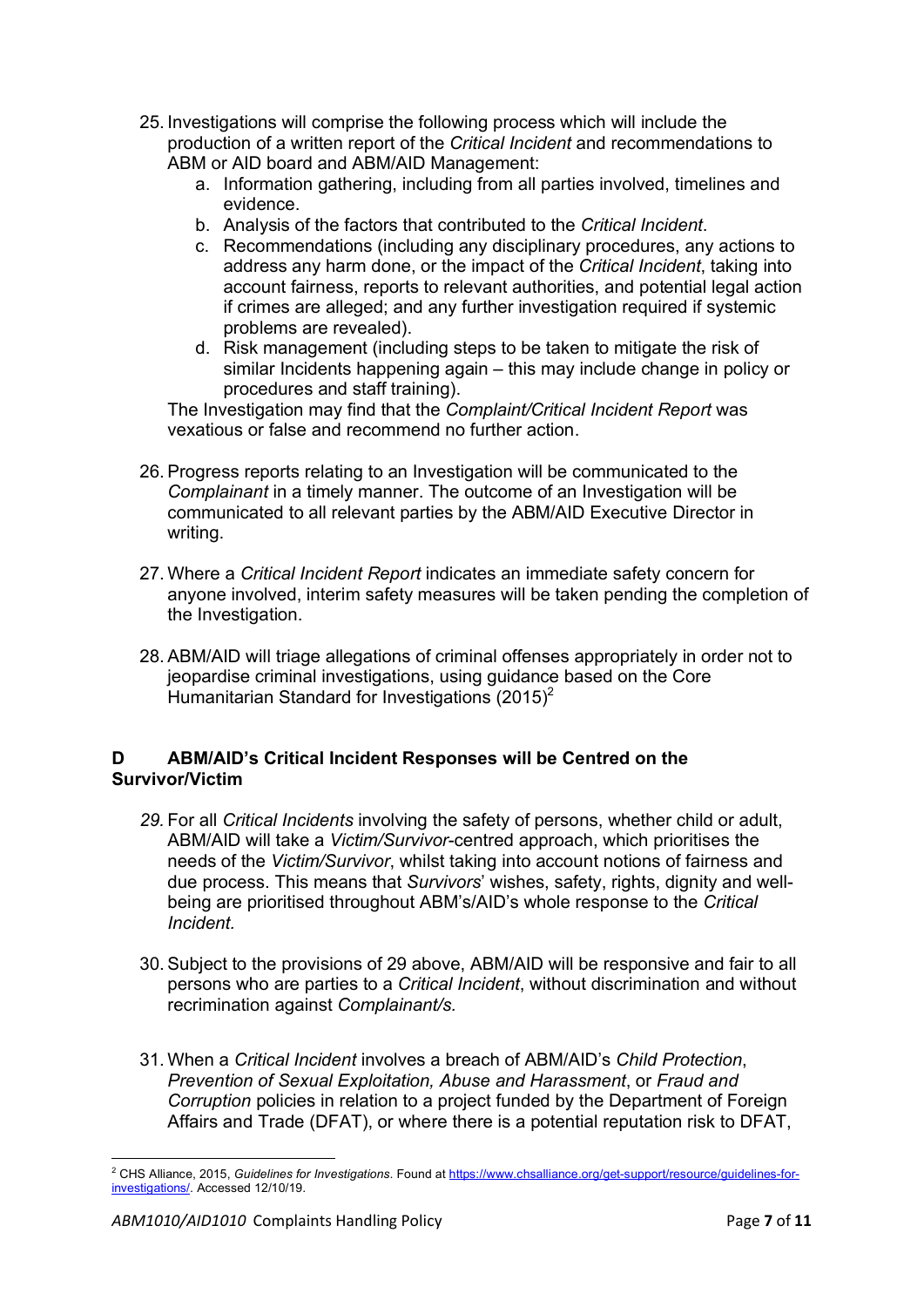DFAT will be informed of the *Critical Incident* according to the following timeframes:

- a. **Immediately** for Child Protection incidents and any reports of noncompliance with ABM/AID's (or DFAT's) *Child Protection* policy.
- b. **Within two days** for incidents involving Sexual Exploitation, Abuse or Harassment, and **within five days** for reports of non-compliance with ABM/AID's (or DFAT's) *Prevention of Sexual Exploitation, Abuse and Harassment* policy).
- c. **Within five days** for Fraud incidents.
- 32. Where a *Critical Incident* Investigation shows that any ABM/AID *Personnel* have committed acts of Serious Misconduct, ABM/AID will institute appropriate disciplinary action, as per their relevant *Workplace Guidelines*, which may include dismissal.

# **E ABM/AID will Support Survivors**

33. ABM/AID is committed to supporting people who have been subjected to any form of harm or mistreatment by any ABM/AID *Personnel*. Such support includes, but is not limited to, referral to safe medical services, psychosocial counselling, specialised children's or women's services, and legal redress where appropriate. There is no time limit on such support.

# **F ABM/AID will be Accountable and Learn from Complaints and Critical Incidents**

- 34. *Complainants* who are not satisfied with the outcome of the investigation of a *Complaint* or *Critical Incident Report* have a right to appeal to ABM/AID for a review of the response.
- 35. ABM/AID will make public, including on its website, the external bodies and networks to which ABM/AID is accountable. These include the Australian Council for International Development (ACFID) Code Secretariat, the Department of Foreign Affairs and Trade (DFAT), the Australian Charities and Not-for-Profits Commission (ACNC), Action by Churches Together (ACT) Alliance, the Australian Church Agencies Network (CAN) and the Australian Church Agencies Network Disaster Organisations (CAN DO).
- 36. The ABM/AID Executive Director will report a summary of all *Critical Incident Reports* and investigations and their outcomes to the ABM and AID boards.
- 37. Following an investigation, ABM/AID's *Complaints Officer* or *Safeguarding Focal Person* (as appropriate), and relevant ABM/AID Managers will continue to monitor the environment under which the *Complaint* occurred until any recommendations have been implemented and evaluated. Feedback on the process will be sought, where possible, from the parties to the *Complaint* or *Critical Incident Report* to identify where any improvements can be made.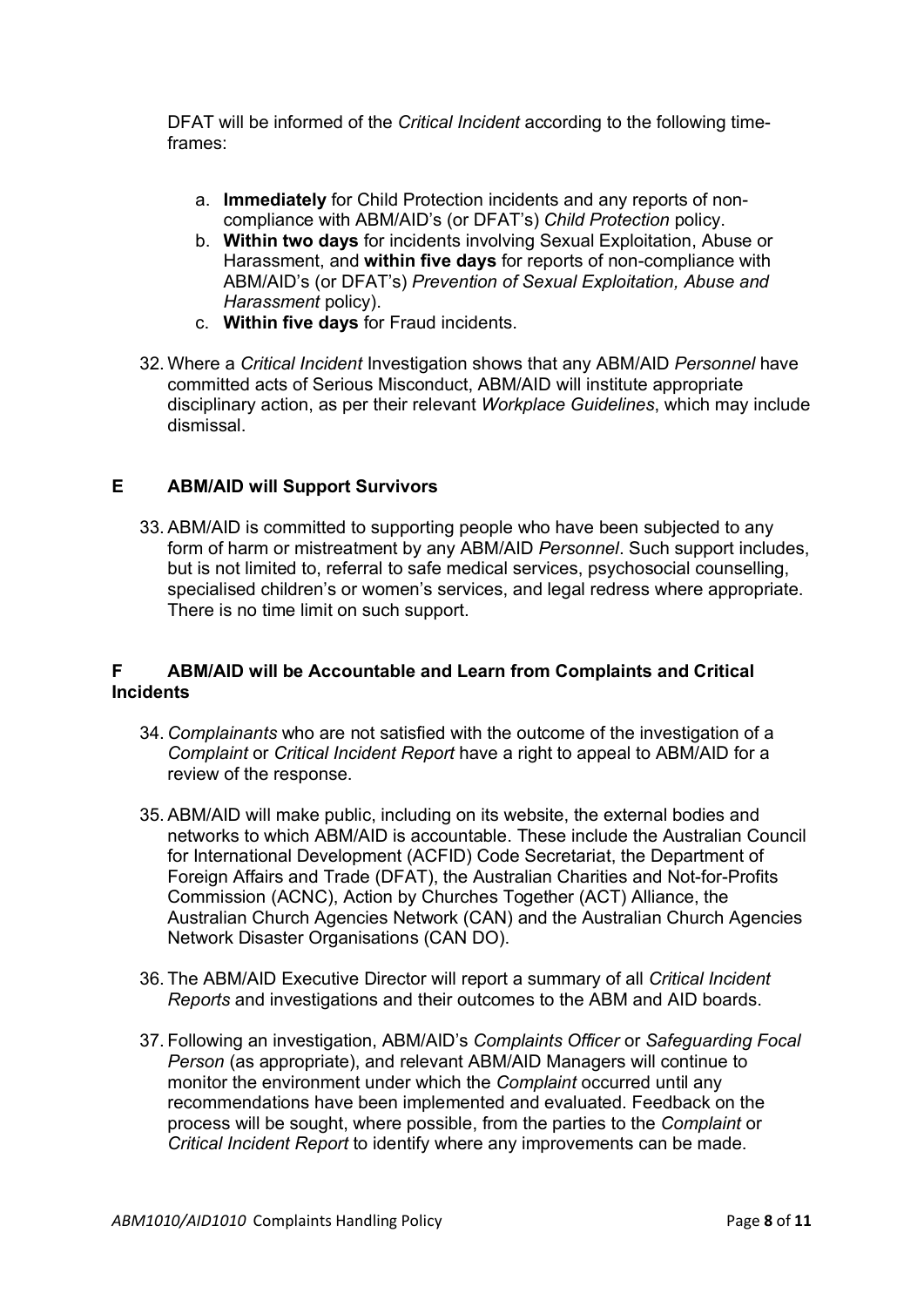38. ABM and AID will maintain a process for reviewing and analysing information available from feedback, *Complaints* and *Critical Incidents* raised with them with a view to improving delivery of their services and performance of their obligations. Likewise, they will continue to review the effectiveness of their *Complaints* Handling processes, with a view to improvement.

# **Compliance with ACFID Code of Conduct**

AID is a signatory to the ACFID Code of Conduct and will advise potential *Complainants* of the ability to make a *Complaint* regarding an alleged breach by ABM or AID of the Code to the ACFID Code of Conduct Committee, at www.acfid.asn.au/code-ofconduct/complaints-and-compliance-monitoring.This information is posted on ABM/AID's website.

# **Review**

This Policy will be reviewed by 2022.

# **Relevant ACFID Code of Conduct Indicators**

This policy complies with the following ACFID Code of Conduct Compliance Indicators:

- · 1.4.3, 'Members have a documented child safeguarding incident reporting procedure and complaints handling procedure that aligns with principles of privacy and promotes safety and dignity'.
- · 1.5.1, 'Members demonstrate their organisational commitment to the prevention of sexual exploitation and abuse'.
- · 7.3.3, 'Members enable stakeholders to make complaints to the organisation in a safe and confidential manner'.
- · 9.2.2, 'Members enable staff and volunteers to make complaints and report wrongdoing through fair, transparent and accessible procedures'.

# **Related ABM/AID Policies and Procedures**

B2004 ABM/AID Complaints and Critical Incidents Handling Procedure

ABM/AID1011 Child Protection Policy

B1011 Child Protection Reporting Procedure

ABM/AID1021 Prevention of Sexual Exploitation, Abuse and Harassment Policy

ABM/AID2002 Whistleblower Policy

B2003 Grievance Procedure

AID1008 ABM/AID Code of Conduct

AID1001 Fraud and Corruption Policy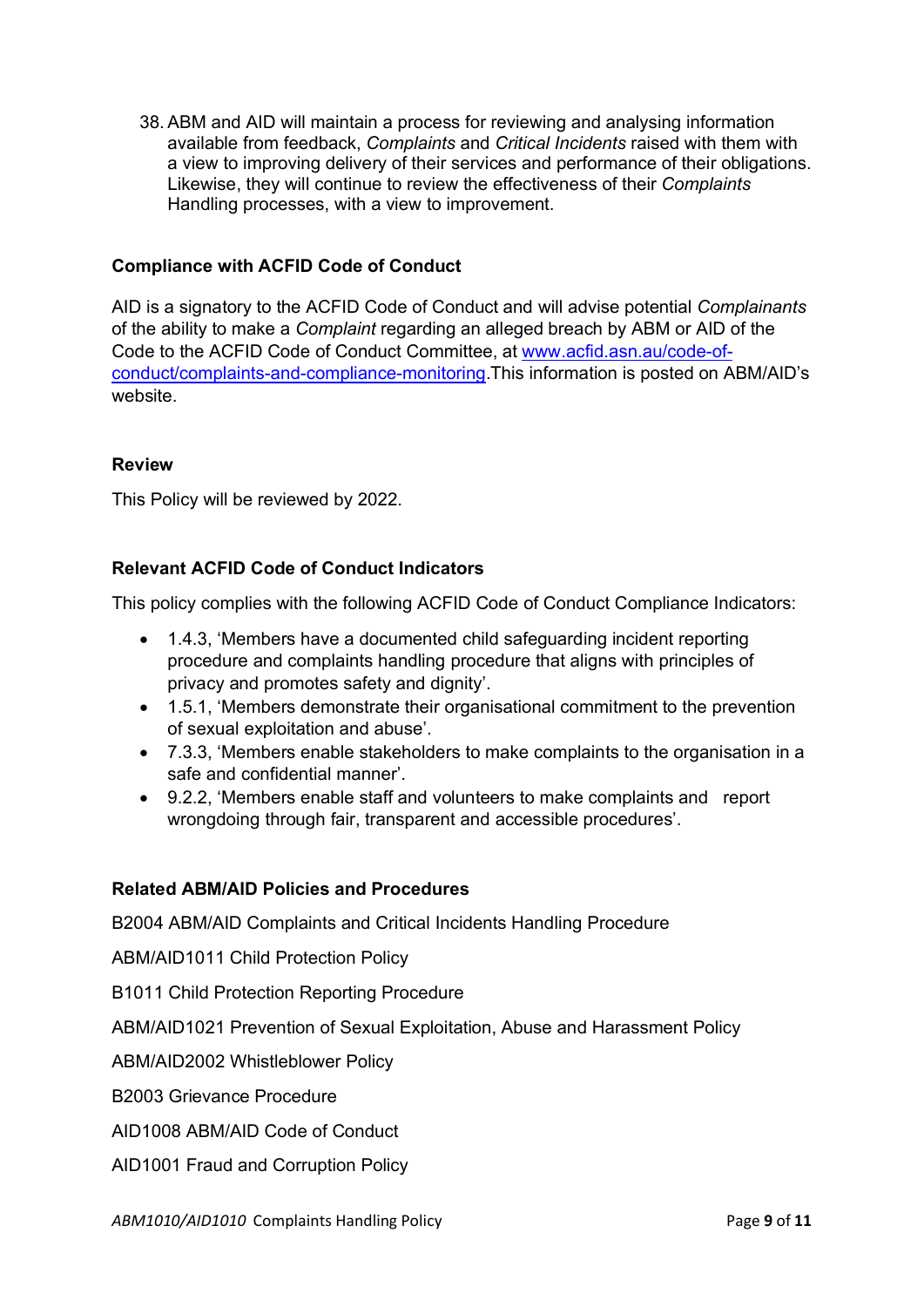| <b>Policy History</b>                |                     |  |
|--------------------------------------|---------------------|--|
| <b>Name of Policy</b>                | <b>Date Adopted</b> |  |
| <b>External Complaints Procedure</b> | April, 2012         |  |
| Feedback and Complaints Policy       | December, 2015      |  |
| <b>Complaints Policy</b>             | December, 2019      |  |
| <b>AID1010 Complaints Handling</b>   | Accepted by AID     |  |
| Policy                               | Board April 2021    |  |